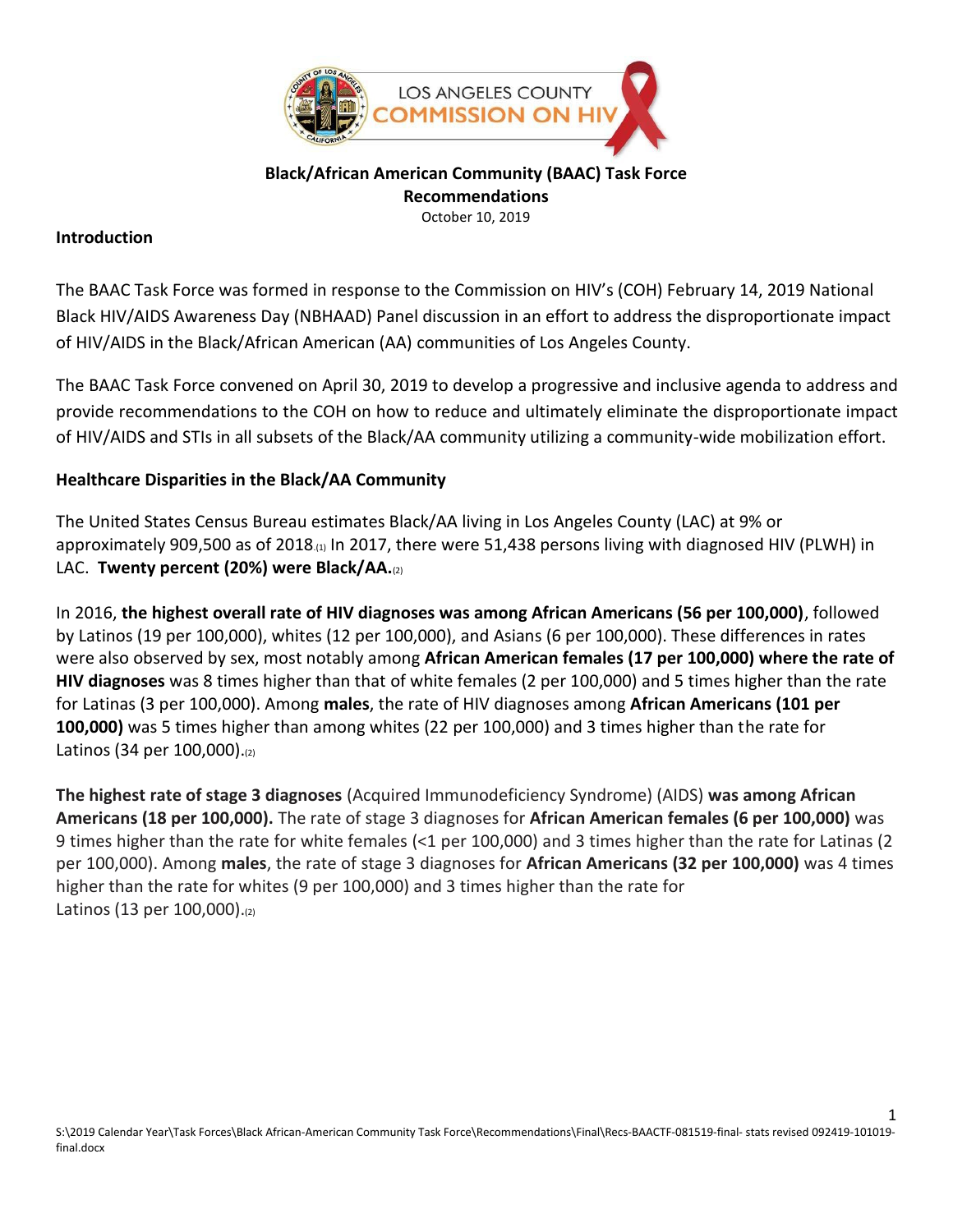

### Black/AA Care Continuum as of 2016(3)

| Demographic     | Diagnosed/Living | Linked to      | Engaged in | Retained in | New Unmet | Virally    |
|-----------------|------------------|----------------|------------|-------------|-----------|------------|
| Characteristics | with HIV         | Care $\leq 30$ | Care       | Care        | Need (Not | Suppressed |
|                 |                  | days           |            |             | Retained) |            |
| Race/Ethnicity  |                  |                |            |             |           |            |
| African         |                  |                |            |             |           |            |
|                 |                  |                |            |             |           |            |
| <b>American</b> | 9,962            | 54.2%          | 65.9%      | 49.7%       | 50.3%     | 53.0%      |
| Latino          | 21,095           | 65.4%          | 68.3%      | 55.7%       | 44.3%     | 59.7%      |
| Asian/Pacific   |                  |                |            |             |           |            |
| Islander        | 1,710            | 80.5%          | 74.6%      | 60.5%       | 39.5%     | 68.5%      |
| American        |                  |                |            |             |           |            |
| Indian/Alaskan  |                  |                |            |             |           |            |
| <b>Native</b>   | 294              | 75.0%          | 70.1%      | 54.10%      | 45.9%     | 52.4%      |
| White           | 14,778           | 75.2%          | 71.6%      | 54.5%       | 45.5%     | 64.9%      |

The Ryan White (RW) program in LAC served 15,747 individuals between March 1, 2018 and February 28, 2019. Three-thousand three-hundred sixty (3,360) were Black/AA during the same period. $\omega$ 

### **Objectives:**

- **Identify** strategies on how the COH can support Black/AA leaders and community stakeholders in an effort to end HIV in the Black/AA community
- **Identify** HIV prevention, care and treatment best practices in the Black/AA community
- **Identify** specific strategies to reduce HIV stigma in the Black/AA community

### **General/Overall Recommendations:**

- 1. Provide on-site cultural sensitivity and education training to include addressing implicit bias and medical mistrust within the Black/AA community – for all County-contracted providers and adopt cultural humility into the local HIV provider framework. *Decision makers must realize their own power, privilege and prejudices and be willing to accept that acquired education and credentials alone are insufficient to address the HIV epidemic in the Black/AA community.*
- 2. Revise messaging County-wide around HIV to be more inclusive, i.e., "If you engage in sexual activity . . . you're at risk of HIV" in an effort to reduce stigma.
- 3. Incorporate universal marketing strategies for HIV prevention that appeal to all subsets of the Black/AA community in an effort to reduce stigma and increase awareness.

 $\overline{\phantom{0}}$ 

4. Provide resources to Community-Based Organizations (CBOs) to develop, implement and evaluate primary prevention interventions which are culturally appropriate and relevant.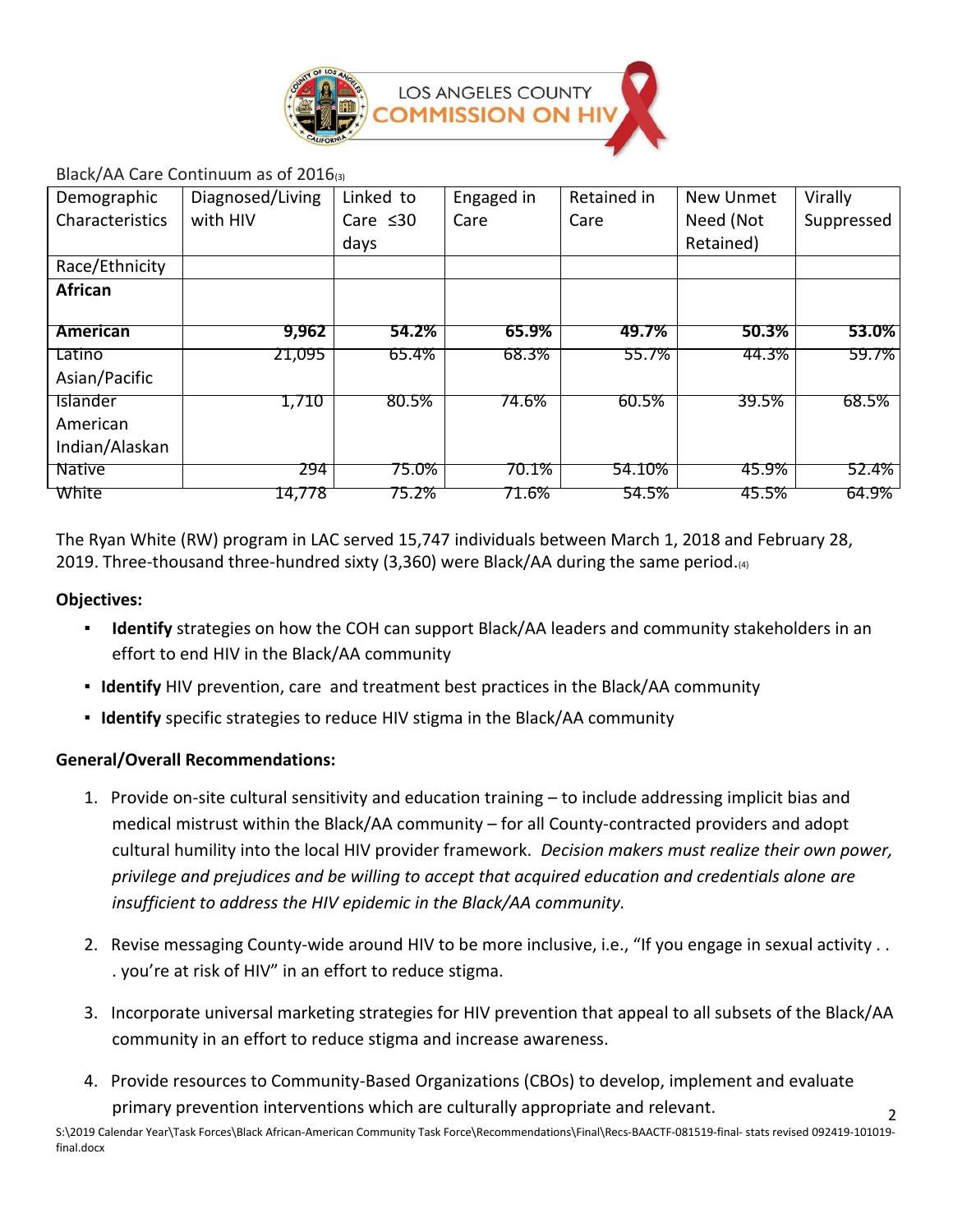

- 5. Support young people's right to the provision of confidential sexual health care services.
- 6. Increase Pre-exposure Prophylaxis (PrEP) advertising within the Black/AA community to increase awareness. Marketing materials must depict the very community it is attempting to reach - specifically, Black/AA youth, women, transgender individuals, and gender nonconforming populations.
- 7. Initiate or partner in culturally informed research that aims to address the needs of the Black/AA communities. Researchers, whenever possible, must mirror the affected community it purports to study. Community reflectiveness in academic and CBO partnerships should include training in instrument development, data interpretation, presentations and publications.
- 8. Increase use of local statistics regarding new infections and disparities to educate and plan for the community; request Department of Public Health data be organized by Health Districts and zip codes to better target and identify communities in need.
- 9. Provide technical assistance to aid Black/AA agencies in obtaining funds for culturally sensitive services.
- 10. Proactively reach out to engage CBOs that are connected to the local Black/AA community.
- 11. End the practice of releasing Request for Proposals (RFPs) that have narrowly defined "Proposer's Minimum Mandatory Requirements." *This discriminatory practice purposely disqualifies existing relevant CBOs and other agencies that provide intersection health and human services.* When issuing RFAs, RFPs, or RFSQs, establish a demonstration/data pilot by creating a 15% funding carve-out for CBO's/ASO's, whose qualifications are below the "Minimum Mandatory Requirements", but at an agreed upon standard, to identify the proven and effective grassroots/community empowerment efforts that reach specified Black/AA audiences. This will allow DHSP in collaboration with the Commission to determine the efficacy of methodologies for outreach, linkages to care, retention in care, and other sensitive treatment and prevention interventions that are effective in reducing new HIV cases.
- 12. Continue to evaluate for effectiveness and increase the investment in Vulnerable Populations Grants that target subset populations of the Black/AA community (i.e. Trans men/women, women & girls, MSM) to address barriers and social determinates of health.
- 13. Engage agencies already funded as well as those not currently funded to focus on a Countywide PrEP Education and Outreach mini-grant process that will target all various subset populations of the Black/AA community, i.e. Trans community, women & girls, MSM.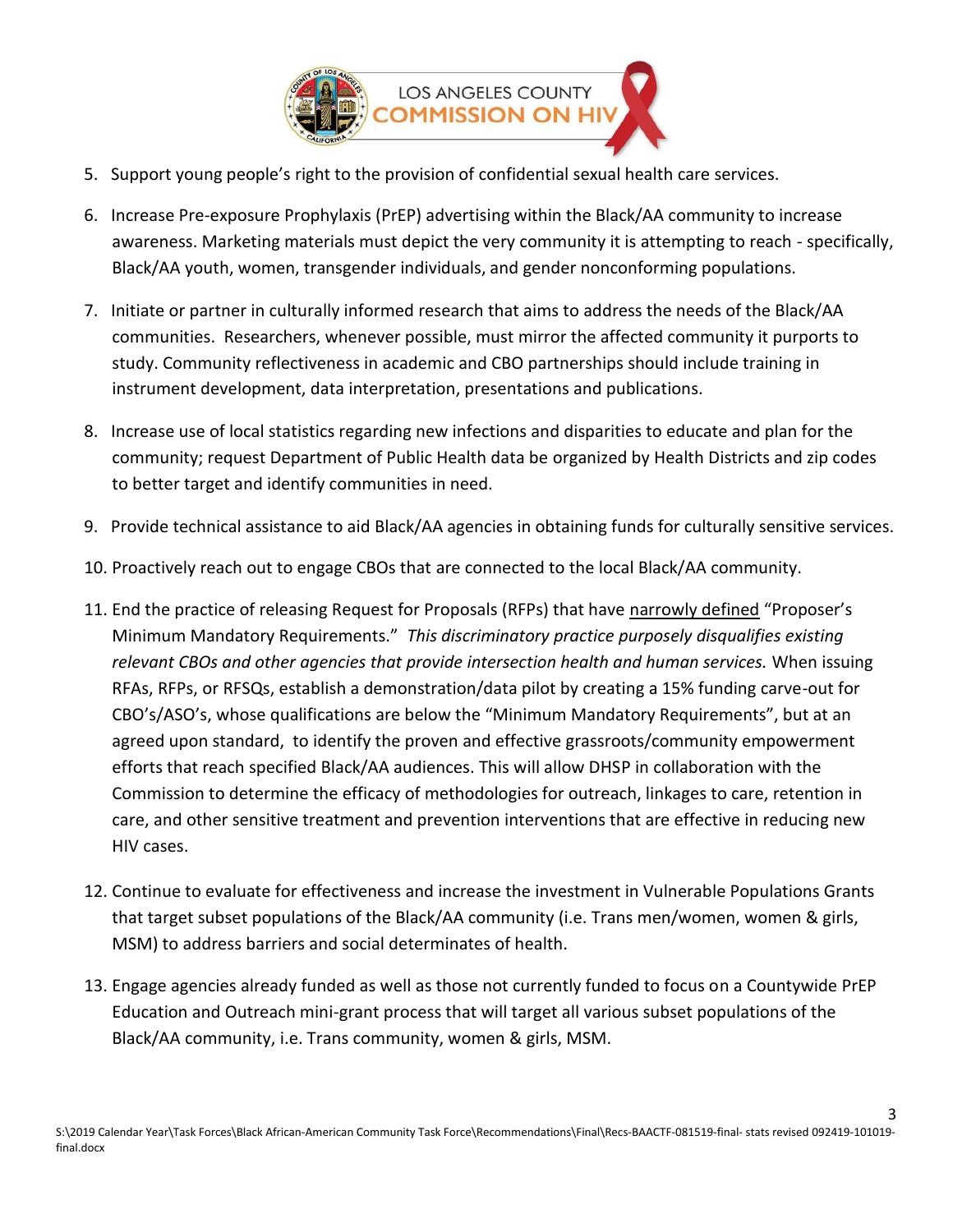

- 14. Increase mobilization of community efforts to include:
	- a. Increase community awareness fairs and social media campaigns intended to promote health and wellness in the Black/AA community, with concentration in high incidence areas;
	- b. Condom distribution in spaces where adults congregate;
	- c. HIV education and access to prevention tools in schools, spiritual communities, social clubs, neighborhood associations, etc.;
	- d. Fund one social marketing campaign that addresses stigma and internalized homophobia as it relates to health and wellness around HIV;
	- e. Support efforts that will ensure additional research and evaluation support be made available to agencies that provide services to the Black/AA community and to increase their capacity to link and collaborate with research institutions; and
	- f. Provide training and incentives for CBOs within high incidence areas to prescribe PreP and nPep.

# **Population-Specific Recommendations:**

## Black/African American Trans Men:

The Ryan White (RW) program in LAC served 96 Black/AA Transgender persons during the period of March 1, 2018 to February 28, 2019. This was approximately .6% of the total PLWH/A in LAC.(4)

- 1. Conduct a Countywide needs assessment of the Trans masculine community that focuses on sexual risk behaviors.
- 2. Use Williams Institutes' research/data using Sexual Orientation Gender identity (SOGI) (method agencies use to collect patient/client data on sexual orientation and gender identity) to develop Trans male-specific programming.
- 3. Include Trans men in program decision making.
- 4. Develop a Trans masculine-specific PrEP campaign which will resonate with and reach Trans men in such a way that the message is not convoluted and therefore lost within the overall PrEP messaging. Messaging should include language around safety and gender affirmation - a campaign that says "Trans masculine individuals . . . this is for YOU." Perhaps include a myth buster around the notion that all Trans men are straight and only date and are sexually involved with cis men; a message that says we know sexual appetites are fluid for Trans men and that is why PrEP is important.
- 5. Educate/train medical and mental health providers to be more inclusive of Trans masculine bodies and its many different nuances.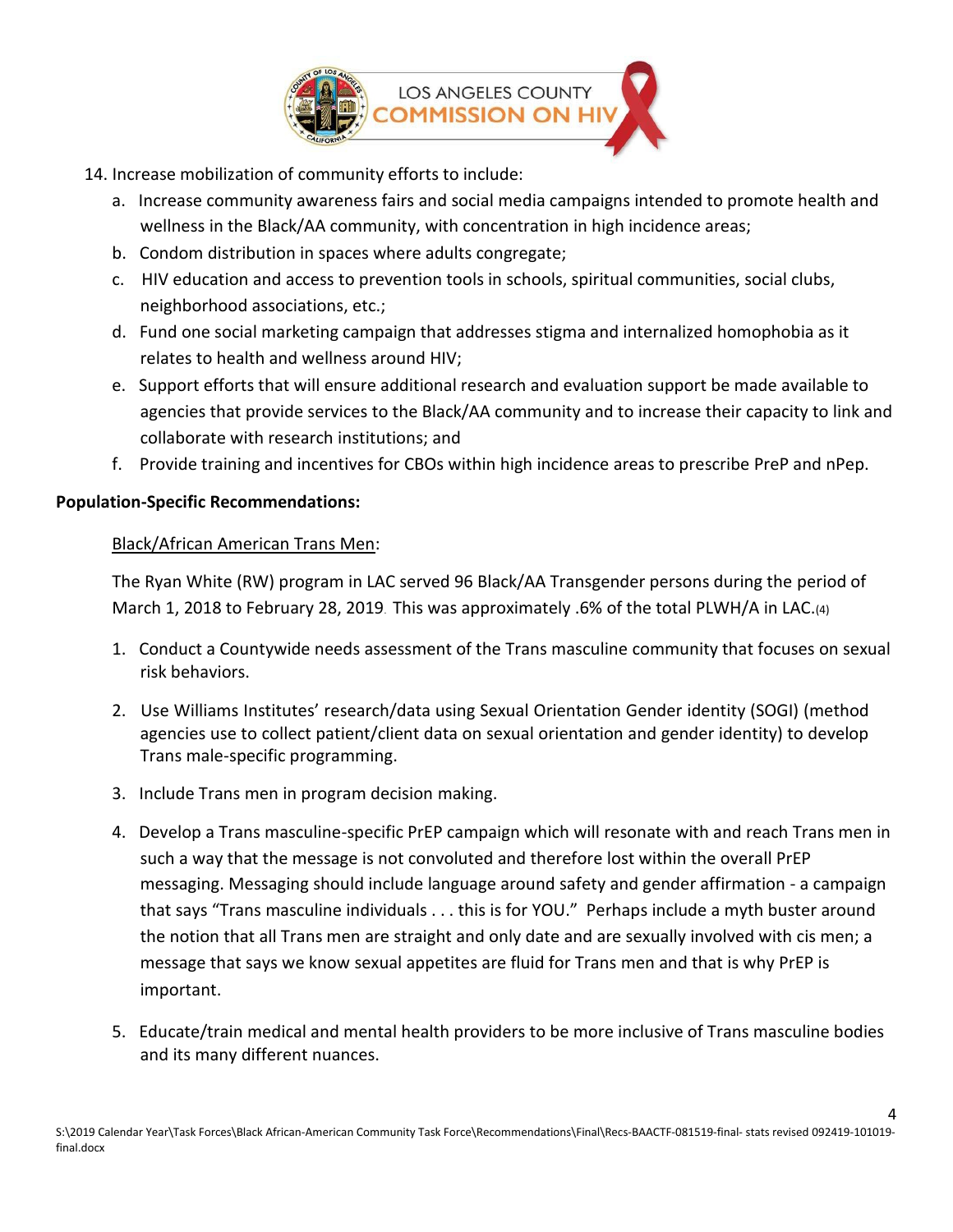

6. Create a pilot/demonstration project using the information obtained from the various data sources listed above.

## Black/African American Trans Women:

The Ryan White (RW) program in LAC served 96 Black/AA Transgender persons during the period of March 1, 2018 to February 28, 2019. This was approximately .6% of the total PLWH/A in LAC.(4)

- 1. Conduct a Countywide needs assessment of the Trans women community to address barriers and social determinants of health to better provide more targeted programming.
- 2. Increase efforts in collecting epidemiological data through surveillance on Trans women for purposes of planning more targeted programming.
- 3. Use William's Institutes' research/data using SOGI (method agencies use to collect patient/client data on sexual orientation and gender identity) to develop Trans women-specific programming.
- 4. Include and prioritize Trans women in program decision making.
- 5. Address stigma and the increasing violence against Trans women.

Black/African American Women and Girls: *(DHSP defined Black/AA women and girls as either childbearing women between the ages of 15-44 and those 50 Years and Older)*

The Ryan White (RW) program in LAC served 501 Black/AA women during the period of March 1, 2018 to February 28, 2019. This is approximately 31.82% of those receiving RW services.(4)

- 1. Evaluate existing PrEP and prevention access and messaging for impact on intervention groups and community health; assess dissemination methodologies and refine outreach and engagement strategies.
- 2. Allocate resources to create a PrEP Center for Excellence targeting women and their families, sexual and social networks.
- 3. Conduct an inventory of County-wide HIV/STD interventions and initiatives that target African American women at risk of and living with HIV that focus on education, employment services, empowerment, co-infections, treatment as prevention (TAsP), sexual reproductive health, intimate partner violence, and mental health.
- 4. Obtain data for all populations of women, especially those who are pregnant or such age groups affected by the high rates of STIs; include women-specific data in summits, reports, and community forums.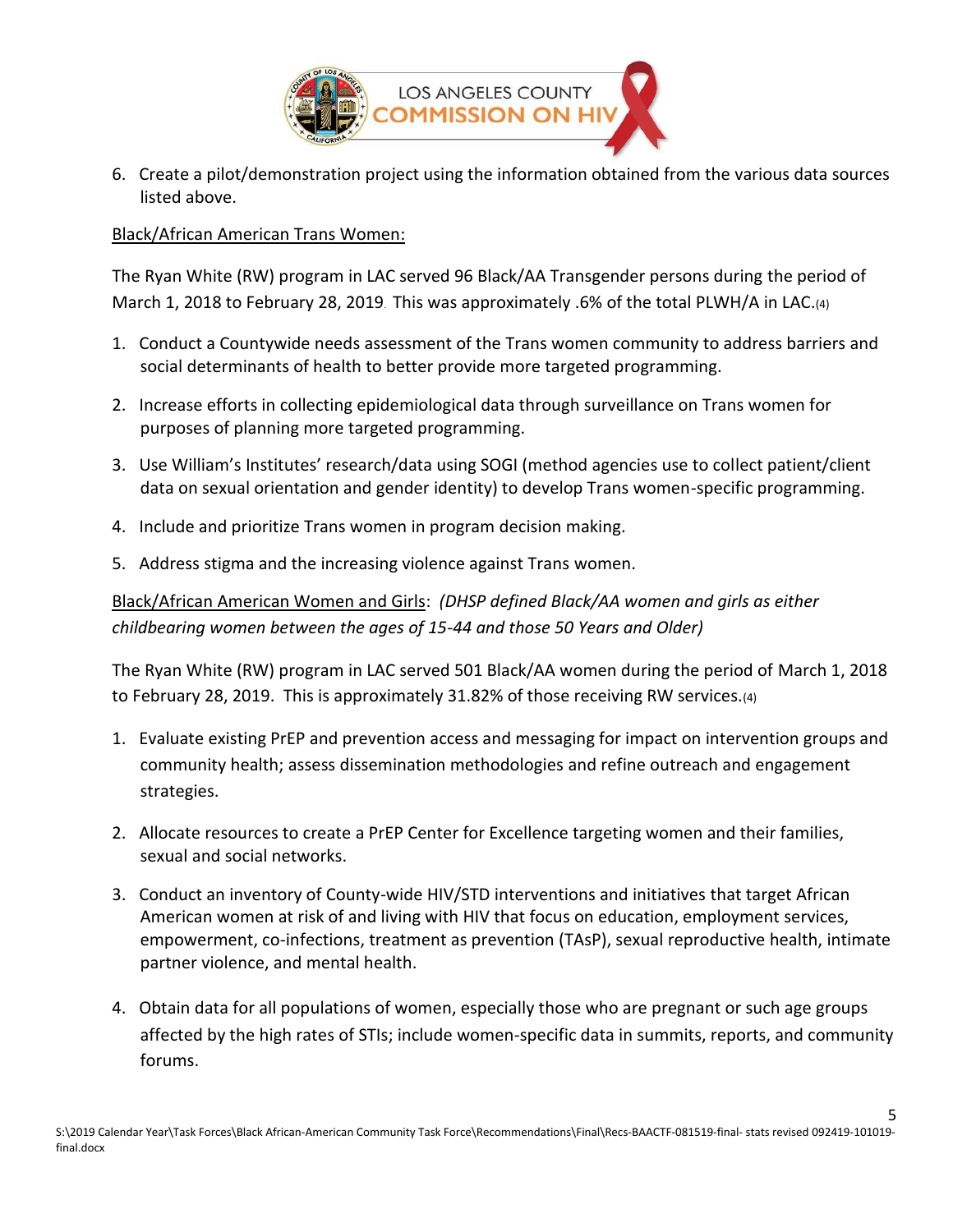

- 5. Reorganize and adopt educational approaches to care and prevention that incorporate information and knowledge on how preventative methods can benefit the woman within the context of her life. Such approaches include but should not be limited to:
	- a. Integrate train-the-trainer models for community health outreach workers and testing staff that use motivational and empowerment strategies as a tool for risk reduction. Generating collective approaches and solutions that promote honesty and integrity within self and relationships with others is paramount. Hold agencies accountable to host honest adult conversations and have the courage to meet people where they are and build on what they know.
	- b. Generate collective approaches and solutions that promote honesty and integrity of self and relationships with others is paramount; and
	- c. Train community health outreach workers in all HIV Testing Sites to have conversations that validate the experience and power dynamics women confront within their relationships. Most often partners are missing from engagement, enrollment, and retention strategies. Include sexual and social networks in education, outreach, testing and other interventions that support family sustainability as a method of retention.
- 6. Allocate money to partner with institutions to support three demonstration projects at \$250,000 each led and facilitated by and for Black women:
	- a. Ensure agencies have tools available to demonstrate accountability and cultural competence. Staff should be linguistically and culturally representatives of the community and any intervention include a navigation component to address barriers to recruitment, uptake and retention of prevention and care based programming.
	- b. All protocols should explicitly embrace the experience of women who have sex with men of known or unknown status as well as those diagnosed with HIV/AIDS. Further, qualitative interviews or Audio Computer-Assisted Self-Interview (ACASI) instruments should include an assessment of historical care and prevention participation as well as barriers to continuous engagement and participation.
- 7. Strategically reflect the needs of women in the jurisdictional stigma reduction efforts by funding projects that reduce stigma and increase access to female controlled HIV preventive tools such as Pre-Exposure Prophylaxis (PrEP), Post Exposure Prophylaxis (PEP), and the Female Condom 2 (FC2). Support agencies to integrate comprehensive opportunities for education, research and a complement to other strategies that give women the power to take control of their lives and situations in which have historically had little to no influence.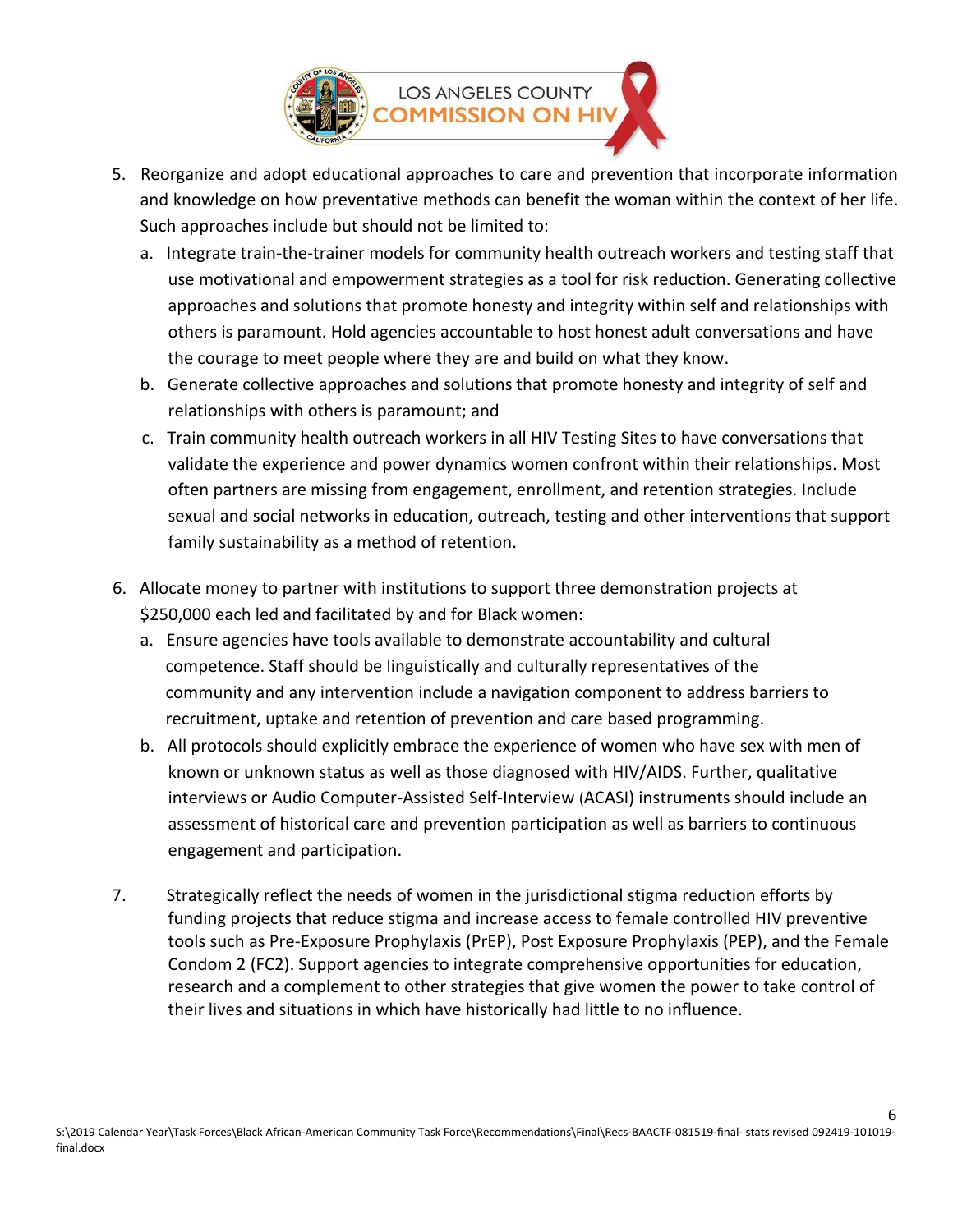

- 8. Expand the availability of community-based mental health services as a part of a continuous effort to treat women holistically: HIV and mental health education and awareness should accompany a range of holistic services that recognize that a woman may have multiple traumas that inform her choices. Increased collaborations between community and the private sector which is necessary to build awareness and reduce cultural and social based stigmas associated with mental health care. Increased education and training of non-HIV/AIDS service providers in hopes of offering a full circle of multidisciplinary services to those in need.
- 9. Develop a standard requiring all contracted organizations offer living wages as an incentive to hiring persons with lived experience. Initiating programming for Black women enables organizations to invest in their peers. Further, increased access to professional development opportunities and resources (ex. Income) enables them to self-sustain and decrease the impact that social correlates of health such as poverty have on informed sexual decision making.

## Black/African American Men Who Have Sex with Men (MSM):

The Ryan White (RW) program in LAC served 2,093 Black/AA MSM during the period of March 1, 2018 to February 28, 2019. This was approximately 13.3% of those receiving RW services. (4)

- 1. Continue to increase the investment in innovative layered interventions that target young MSM and address barriers and social determinates of health like the Vulnerable Populations Grant.
- 2. Develop and release of Request for Application/Request for Proposal (RFA/RFP) that focuses on HIV positive MSM of all ages who are sexually active and at risk of co-infections.
- 3. Increase funding and resources in treatment as prevention, social support efforts, housing and mental health services.
- 4. Address Chemsex within the Black/AA MSM community through CBO led group sessions, evidencebased medicine directed intervention and medication assisted treatment.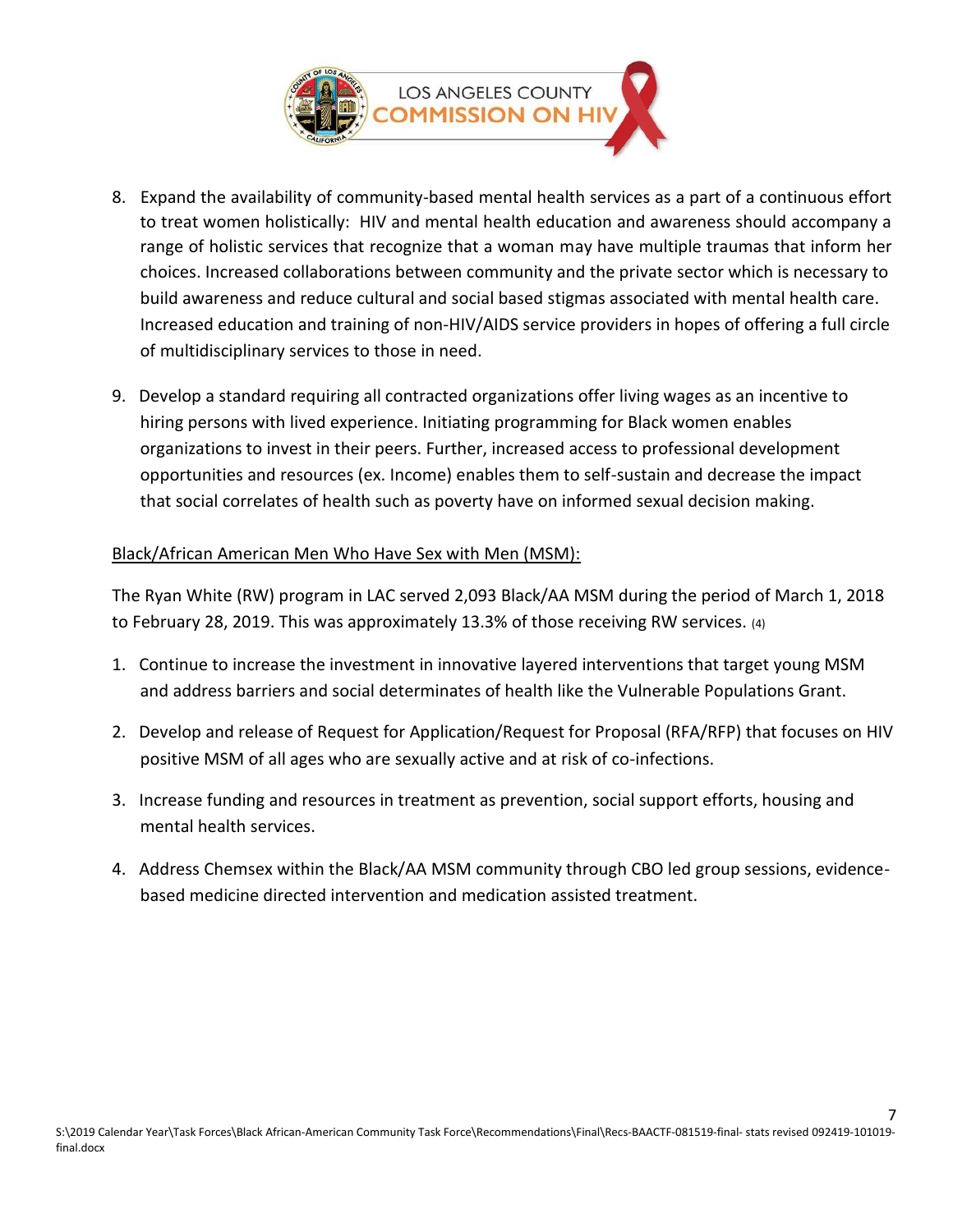

### **Conclusion**

Only by genuinely addressing the recommendations as provided above can the Los Angeles County HIV/AID Strategy (LACHAS) goals be met. Many of the recommendations provided are in alignment with the LACHAS and the County's Comprehensive HIV Plan (CHP), however, there must be very intentional and targeted efforts made to address social determinants, primarily stigma and racism, in the Black/AA communities. It is not enough to implore the same strategies of old; we must modernize methodologies in our marketing strategies to reach subpopulations within the Black/AA communities who do not identify according to current messaging. Messaging must be *truly* inclusive – "if you are sexually active, you are at risk".

The adage is true – "to reach them, you have to meet them where they are" - HIV and sexual health education along with HIV prevention interventions must be accessible in schools, jails, churches, barber/beauty shops, and social venues where Black/AA communities gather; while providers must be trained and educated to understand the various cultural nuances that can either stigmatize and subsequently discourage or create a culturally welcoming environment for Black/AA communities to access HIV prevention, care and treatment services.

On behalf of the BAAC Task Force, we thank the Executive Committee for its consideration of the above recommendations and look forward to its plan of action in response.

Special thanks to the following BAAC Task Force members and community stakeholders who volunteered their time and contributed to the development of recommendations: Greg Wilson (COH), Traci Bivens-Davis (COH), Bridget Gordon (COH), Dr. LaShonda Spencer (COH), Danielle Campbell (COH), Yolanda Sumpter (COH), Dr. William King (COH), Cynthia Davis (AHF), Luckie Fuller (COH), Jeffrey King (ITMT), Louis Smith III, Stevie Cole, Ivan Daniel III, Carl Highshaw (AMAAD Institute), Charles McWells (LACADA), Dr. Derrick Butler (THE Clinic), David Lee (CDU), Rev Russell Thornhill (MAPP), Terry Smith (APLA), Doris Reed (COH), Carolyn Echols-Watson (COH) and Dawn Mc Clendon (COH).